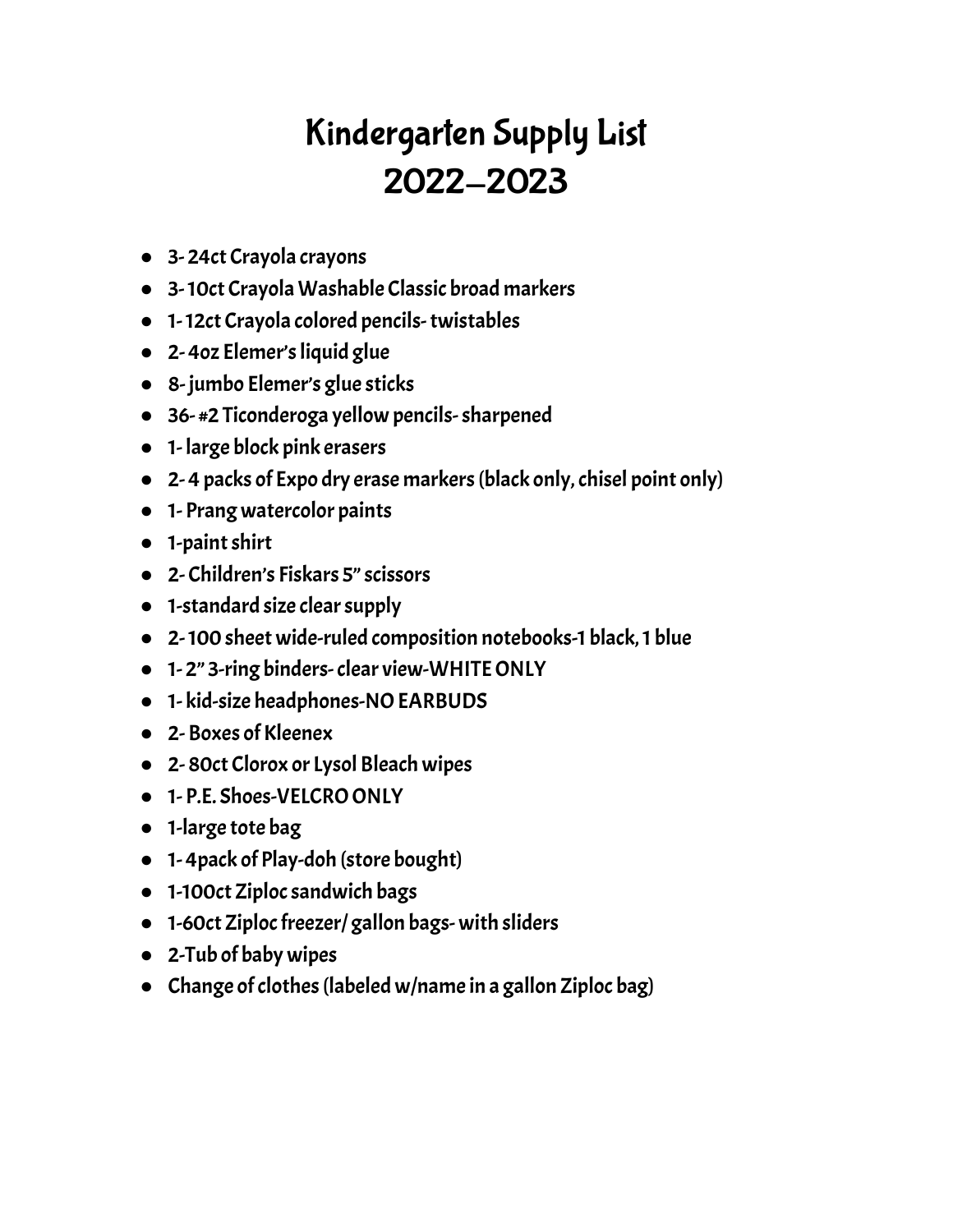# First Grade Supply List 2022-2023

- 3- 24ct Crayola crayons
- 3-10ct Crayola classic color markers
- 1- 4oz Elemer's white glue
- 4- large Elmer's glue sticks
- 36- #2 Ticonderoga yellow pencils-sharpened
- 2- pink erasers
- 8- black Expo dry erase markers
- 1- Prang watercolor paints
- 1- Fiskars pointed scissors
- $\bullet$  2-supply box  $(8"x5")$
- 2- pocket folders with fasteners (1 blue, 1 purple, 1 yellow)
- $\bullet$  1- vinyl 2 pocket folder (any color)
- 1-1" 3-ring vinyl clear view white binder
- 1-clear pencil pouch for 3 ringed binder
- Headphones
- 2- Boxes of Kleenex
- 3- 80ct antibacterial wipes
- P.E. Shoes
- 1-standard size backpack without wheels
- Play-doh ( homemade preferred)
- 1 package of 3 white crew neck t-shirts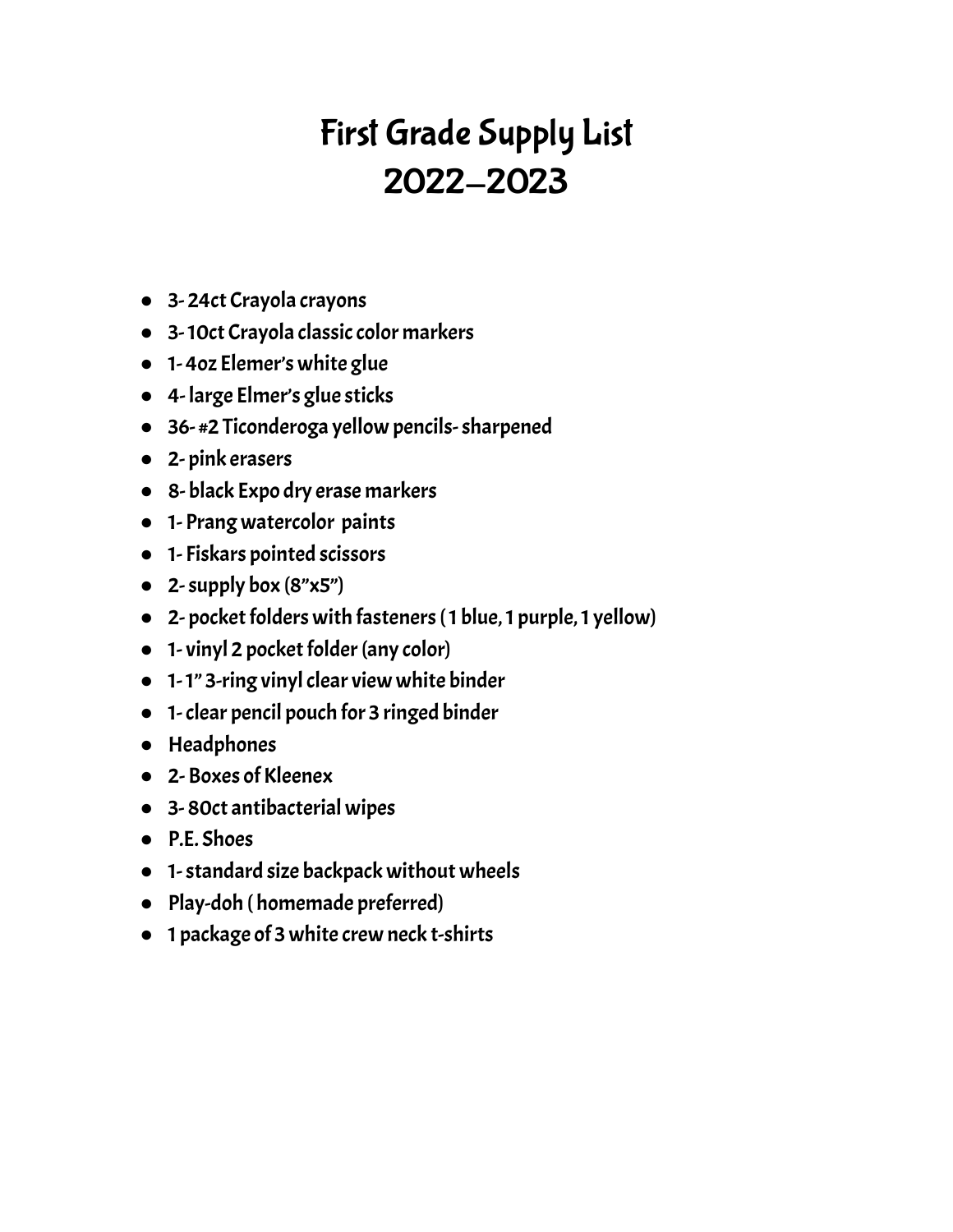# Second Grade Supply List 2022-2023

- 2- 24ct Crayola crayons
- 2- 8ct Crayola washable classic color markers
- 2-12ct colored pencils
- 1- 8oz Elemer's white glue
- 2- large Elmer's glue sticks
- 60- #2 Ticonderoga yellow pencils-sharpened
- 1- large pink eraser
- 1-12pack of mechanical pencils
- $\bullet$  10- pencil top erasers
- Manual pencil sharpener
- 1- 4pack colored Expo dry erase markers
- 2- black sharpie markers
- 1- highlighter
- 1- Fiskars 7" student scissors
- $\bullet$  1-plastic storage box (shoebox size 71/2 x 13 1/2- must be this size)
- 1-120ct wide ruled Notebook paper
- $\bullet$  4- plain 2- pocket folders
- 2-1inch 3-ring binders
- $\bullet$  1- poly 3-hole punched 2 pocket folder
- 1- clear pencil pouch with holes for binder
- 1- headphones or earbud
- 2- boxes of Kleenex
- 4- containers of antibacterial surface wipes
- P.E. Shoes
- 1- box of Ziploc freezer/ gallon bags-girls
- 1- box of Ziplocsandwich bags- boys
- 1-12" inch/metric ruler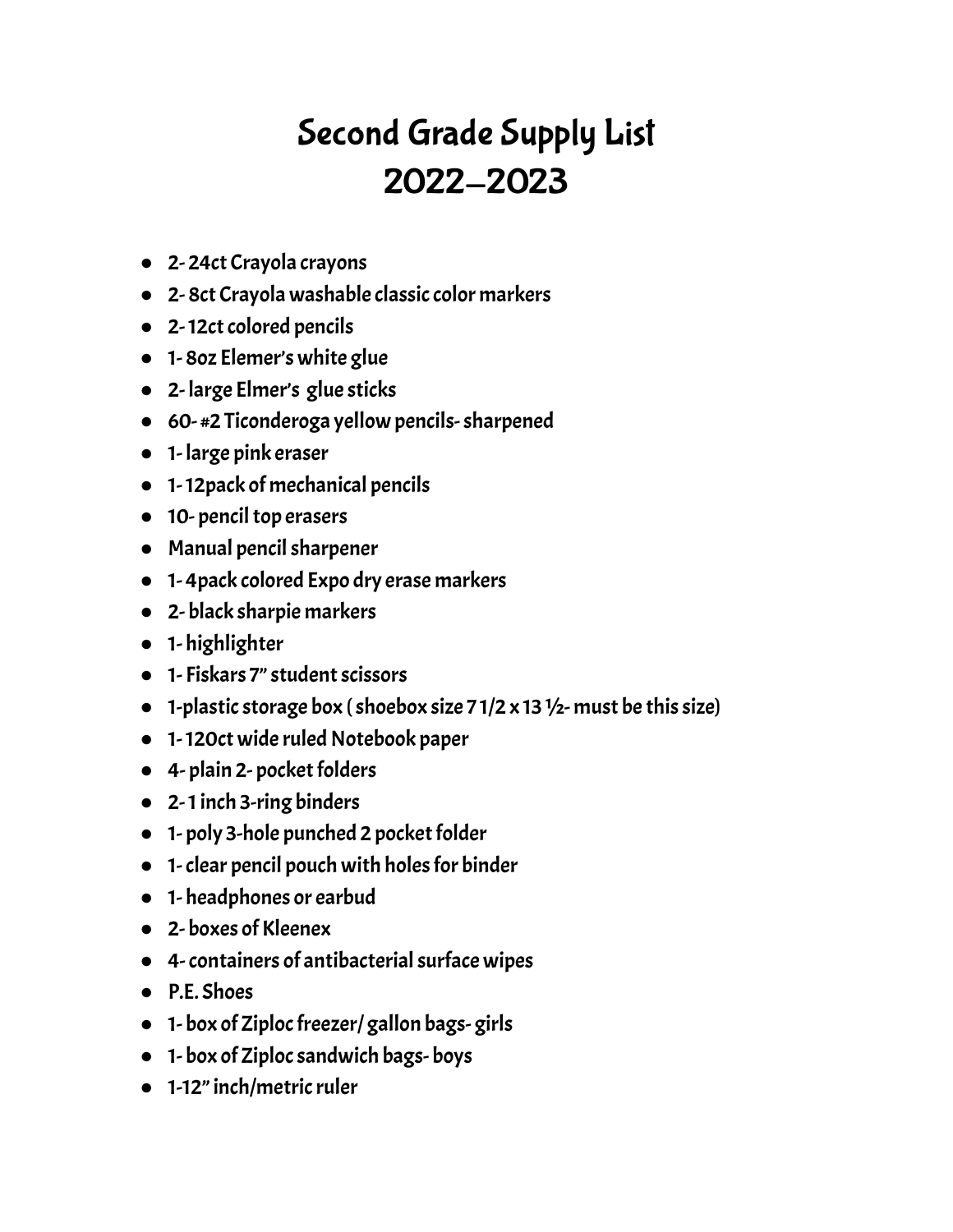# Third Grade Supply List 2022-2023

- 1-24ct Crayola crayons
- 1-10ct CrayolaWashable Classic broad markers
- 1-12ct Crayola colored pencils
- 1- 4oz Elemer'sliquid glue
- 4-small Elemer's glue sticks
- 48- #2 Ticonderoga yellow pencils-sharpened
- 2- large pink erasers
- 4- fine tip Expo dry erase markers
- 1- black fine point sharpie permanent marker
- 1- yellow highlighter
- 1- Fiskars 7"scissors
- $\bullet$  1- medium plastic pencil box case (8.5 x 5.6 x 2.5)
- 1- wide ruled-single subject spiral notebook (blue)
- 2-100 sheet black/white composition notebooks
- 4- poly 3 hole punched folders(blue, green, yellow, purple)
- 1-100 pack Wide ruled reinforced loose leaf paper
- 1-1" binders-clear view-white
- 2- Boxes of Kleenex
- 2- Clorox Bleach wipes
- P.E. Shoes
- Girls-100ct sandwich bags
- Boys-50ct freezer/ gallon bags
- Play-doh
- Pen+Gear Poly Zipper Binder 1.5 (these are found at Wal-Mart)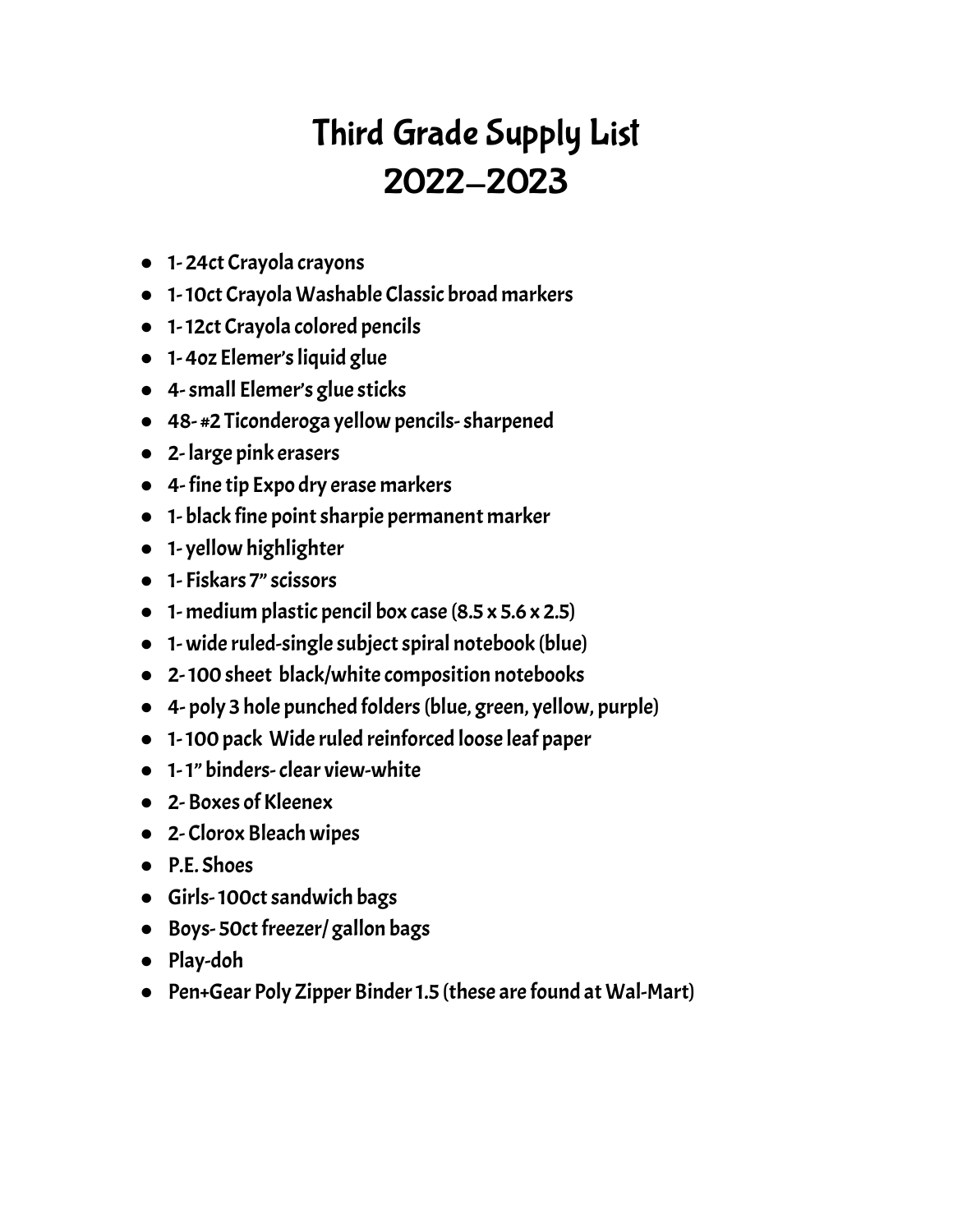# Fourth Grade Supply List 2022-2023

- 1- 64ct Crayola crayons
- 1-10ct Crayola classic broad markers
- 1-12ct Crayola colored pencils
- 2- 4oz Elemer'sliquid glue
- 6- Elemer'slarge glue sticks
- 50- #2 Ticonderoga yellow pencils-sharpened
- 2- large pink erasers
- 2 packs of pencil top erasers, at least qty 15
- 1- 4pack, multi-colored fine -tip Expo dry erase markers
- 2- black sharpie permanent marker
- 2- 4 packs, multi-colored highlighters
- 8 ct retractable medium point colored ink pens
- 1-7" student scissors
- 1- plasticsupply-shoebox size container with lid
- $\bullet$  1- accordian folder with at least 6 tabs
- 4-composition notebooksin assorted colors
- 1-1" binder with clear cover
- headphones or earbuds (not wireless)
- 3 pack of 3x3 post-it notes
- 3- boxes of Kleenex 175ct
- 3-35ct disinfecting wipes
- P.E. Shoes
- Girls-1 box square snack size ziploc bags
- Boys-1 box quart ziploc bags
- $\bullet$  3 pack of scotch tape (not refills)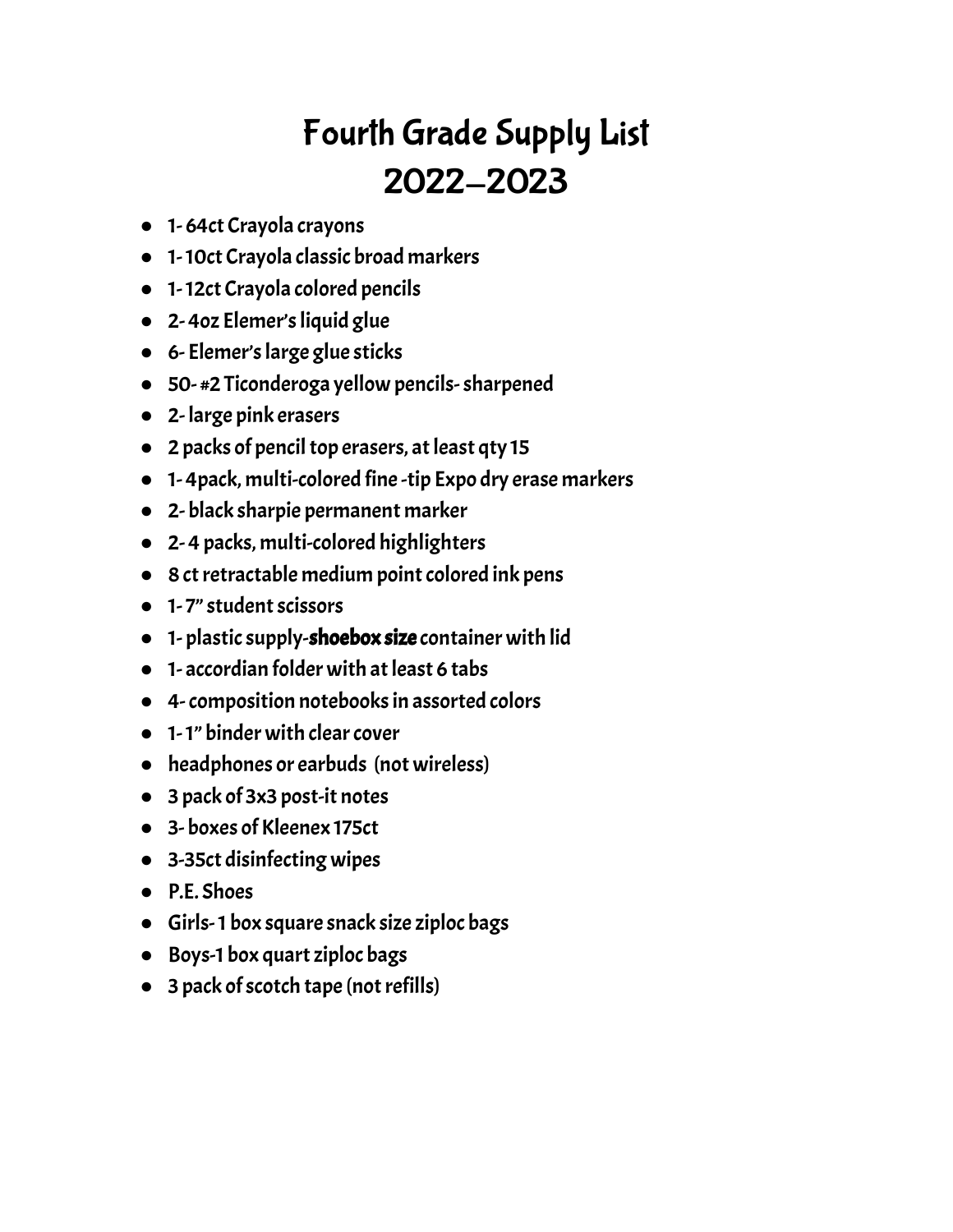# Fifth Grade Supply List 2022-2023

- 1- 24ct Crayola crayons
- 1- 8ct Crayola classic broad markers
- 1-12ct Crayola colored pencils
- 8ct Crayola watercolor paint set w/brush
- 1- 4oz Elemer'sliquid glue
- 3- Elemer'slarge glue sticks
- 24- #2 yellow pencils-sharpened
- 3- large pink erasers
- 1- 4pack of dry erase markers
- 1- black sharpie permanent marker
- 2-yellow highlighters
- 1-red pen
- 1- 7"scissors
- $\bullet$  1- plastic supply-shoe box size (6 qts)
- 5-poly 3 hole punched 2 pocket folders (yellow, orange, red, green, blue)
- 3-100ct wide ruled notebooks(green, blue,red)
- 1-12" plastic inch/metric ruler
- headphones or earbuds
- 1- wireless or wired mouse
- 2- Boxes of Kleenex 175ct
- 2-containers of disinfecting wipes
- P.E. Shoes
- 100ct of sandwich ziploc bags